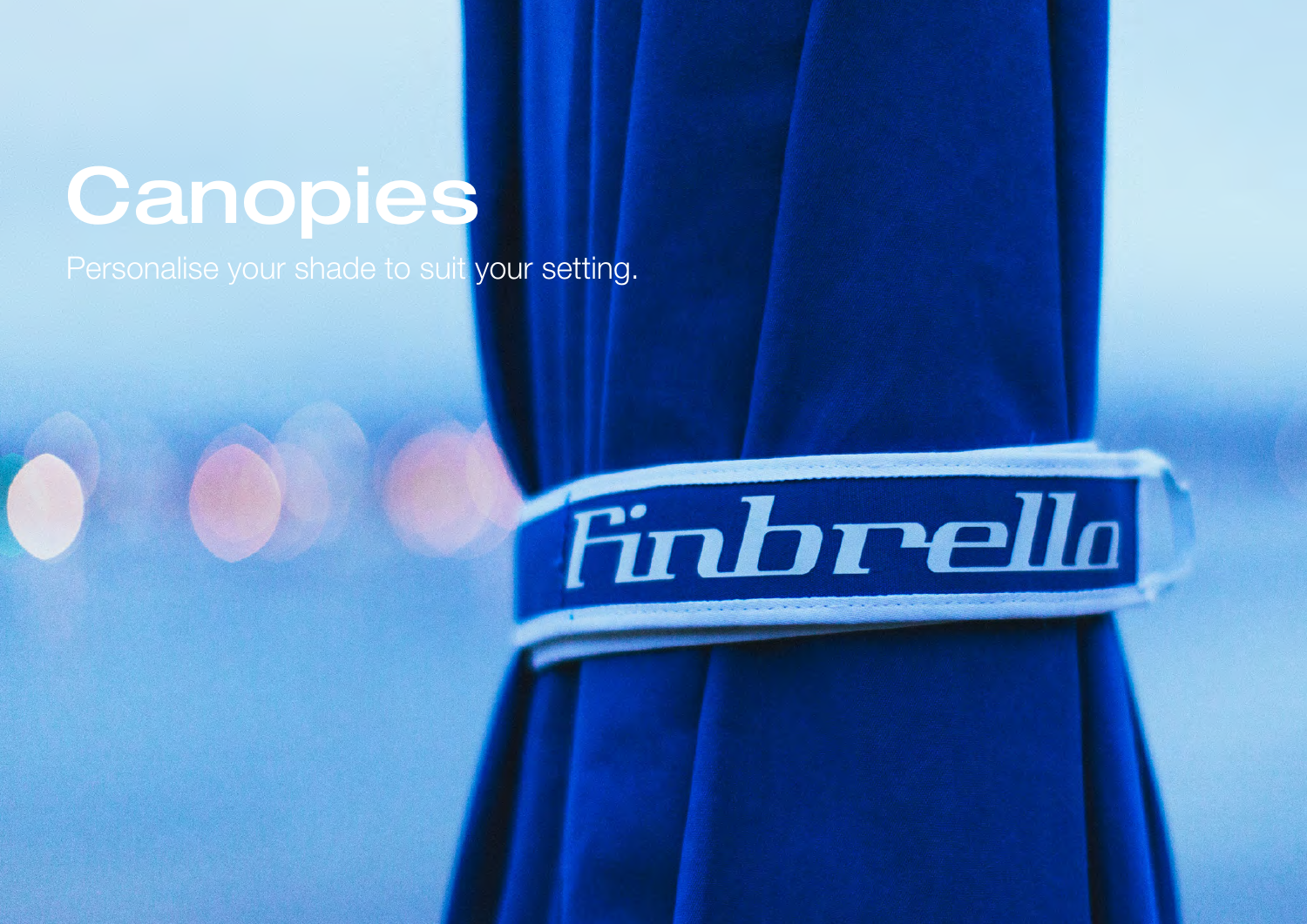## RECACRIL® FABRIC RANGE

- Recacril<sup>®</sup> solution dyed woven acrylic fabric (300 gsm).
- ASTM and AATCC rated 'Excellent' (UPF 50+), weather-ability and colour-fastness.
- Standard canopy fabric for the F-280, F-330 and F-400 models. Optional for the F-160 and F-220 models.